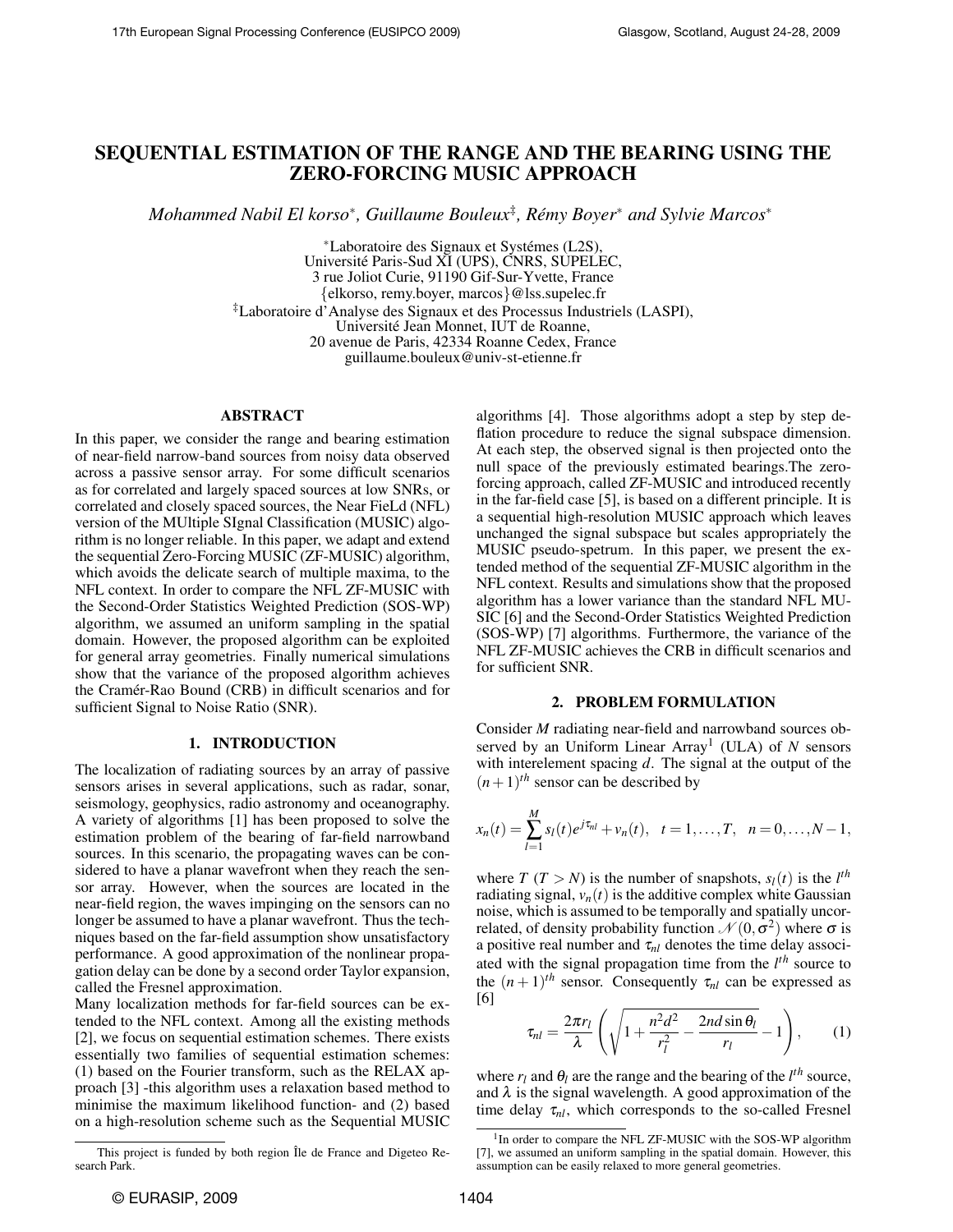region, i.e.,  $0.62(d^3(N-1)^3/\lambda)^{1/2} < r_l < 2d^2(N-1)^2/\lambda$ , consists of the second-order Taylor expansion, which is given by [7]

$$
\tau_{nl} \approx \omega_l n + \phi_l n^2 + O\left(\frac{d^2}{r_l^2}\right),\tag{2}
$$

where  $O\left(\frac{d^2}{r^2}\right)$  $r_l^2$  represents terms of order larger or equal to  $d^2$  $\frac{d^2}{d^2}$ , and  $\omega_l$  and  $\phi_l$  are the so-called electric angles which are given by  $\omega_l = -2\pi \frac{d}{\lambda}$  $\frac{d}{\lambda}$  sin( $\theta_l$ ), and  $\phi_l = \pi \frac{d^2}{\lambda r_l}$  $\frac{d^2}{\lambda r_l}$  cos<sup>2</sup>( $\theta_l$ ). Then the signal can be expressed as

$$
x_n(t) = \sum_{l=1}^{M} s_l(t) e^{j(\omega_l n + \phi_l n^2)} + v_n(t).
$$
 (3)

Rather than estimating the range and bearing directly, we will estimate the electric angles. Once the estimation of the electric angles is done, we can deduce easily the range and the bearing according to [7]:

$$
\theta_l = -\arcsin\left(\frac{\omega_l \lambda}{2\pi d}\right),\tag{4}
$$

$$
r_l = \frac{\pi d^2}{\lambda \phi_l} \cos^2(\theta_l). \tag{5}
$$

Consequently the received signal vector  $\mathbf{x}(t)$ can be expressed as  $\mathbf{x}(t) = \mathbf{A}\mathbf{s}(t) + \mathbf{n}(t)$ , where  $\mathbf{x}(t) = [x_1(t) \dots x_N(t)]^T$ ,  $\mathbf{s}(t) = [s_1(t) \dots s_M(t)]^T$  and  $\mathbf{v}(t) = [v_1(t) \dots v_N(t)]^T$  denote the received signal vector, the source signal vector and the noise vector, respectively. The array manifold matrix is given by

$$
\mathbf{A} = [\mathbf{a}(\omega_1, \phi_1) \dots \mathbf{a}(\omega_M, \phi_M)], \tag{6}
$$

where the elements of the steering vector are given by

$$
[\mathbf{a}(\omega_l, \phi_l)]_{n+1} = e^{j(\omega_l n + \phi_l n^2)}, \ n = 0, \dots, N-1.
$$
 (7)

The problem here addressed is then the estimation of the couple  $\{\omega_l, \phi_l\}$ ,  $l = 1, ..., M$  given the noisy data **X** =  $[\mathbf{x}(1) \quad \mathbf{x}(2) \dots \mathbf{x}(T)].$ 

## 3. NFL ZERO-FORCING SEQUENTIAL MUSIC ALGORITHM

The sequential ZF-MUSIC algorithm [5] can be modified to estimate the electric angles. Let  $\hat{\mathbf{R}}_{\mathbf{X}}$  be the sample spatial covariance of the noisy observation. According to the data model (3), we have

$$
\hat{\mathbf{R}}_{\mathbf{X}} = \frac{1}{T} \mathbf{X} \mathbf{X}^H, \tag{8}
$$

and we assume that  $\lim_{T \to \infty} \hat{\mathbf{R}}_{\mathbf{X}} = E[\mathbf{X}\mathbf{X}^H] = \mathbf{A}\mathbf{R}_{\mathbf{S}}\mathbf{A}^H + \sigma^2 \mathbf{I}$ , where  $R<sub>S</sub>$  is the source covariance matrix. We sort the eigenvalues  $\lambda_i$  of the matrix  $\hat{\mathbf{R}}_X$  in descending order  $\lambda_1 \geq \cdots \geq \lambda_n$  $\lambda_M \geq \lambda_{M+1} \geq \cdots \geq \lambda_N$ , then the expression (8) can be written as

$$
\hat{\mathbf{R}}_{\mathbf{X}} = \sum_{n=1}^{N} \lambda_n \mathbf{u}_n \mathbf{u}_n^H,
$$
\n(9)

where  $\mathbf{u}_n$  is the eigenvector associated with the eigenvalue  $\lambda_n$ . The noise-subspace is then spanned by  $U =$  $[\mathbf{u}_{M+1} \dots \mathbf{u}_N]$  and the noise projector is defined by  $\Pi^{\perp} =$  $UU^H = \sum_{n=M+1}^{N} \mathbf{u}_n \mathbf{u}_n^H$ . Consequently, the estimate of the electric angles of the *l th* source are defined as the maximizers of the spectral form of the sequential NFL ZF-MUSIC given by

$$
(\hat{\omega}_l, \hat{\phi}_l) = \arg \max_{(\omega, \phi)} \frac{f_l^{(N)}(\omega, \phi)}{\mathbf{a}(\omega, \phi)^H \Pi^\perp \mathbf{a}(\omega, \phi)},
$$
(10)

where  $l \in [1...M]$  and the zero-forcing function is a quadratic function defined by

$$
f_l^{(N)}(\boldsymbol{\omega}, \phi) = \mathbf{a}_N(\boldsymbol{\omega}, \phi)^H \mathbf{P}_l^{\perp} \mathbf{a}_N(\boldsymbol{\omega}, \phi), \quad (11)
$$

where  $\mathbf{a}_N(\boldsymbol{\omega},\boldsymbol{\phi}) = \frac{1}{\sqrt{2}}$  $\frac{L}{N}$ **a**( $\omega, \phi$ ) and  $P_l^{\perp} = I - P_l$  is the orthogonal projector onto the space spanned by the *l* −1 previously estimated electric angles  $(\hat{\omega}_1, \hat{\phi}_1), \dots, (\hat{\omega}_{l-1}, \hat{\phi}_{l-1}),$  where

$$
\mathbf{P}_{l} = \begin{cases} \mathbf{I} \\ \mathbf{A}_{l} (\mathbf{A}_{l}^{H} \mathbf{A}_{l})^{-1} \mathbf{A}_{l}^{H} & \text{for } l = 2, ..., M \end{cases}
$$

and

$$
\mathbf{A}_{l} = [\mathbf{a}_{N}(\hat{\omega}_{1}, \hat{\phi}_{1}) \dots \mathbf{a}_{N}(\hat{\omega}_{l-1}, \hat{\phi}_{l-1})] \quad \text{for } l = 2, \dots, M
$$

The search of the maximizers of (10) can be done by defining a set of discrete points spanning the electric angles intervals of interest and by performing a two dimensional search. However, according to (4) and (5), the Fresnel region, must be taken into account. Then the sequential NFL ZF-MUSIC algorithm can be described as follow:

*Init.* Apply the spectral form of the sequential NFL ZF-MUSIC, with  $\mathbf{P}_1^{\perp} = \mathbf{I}$ , i.e.,  $f_1^{(N)}$  $t_1^{(N)}(\omega,\phi) = 1$ . Then, compute the projector  $\mathbf{P}_2^{\perp} = \mathbf{I} - \mathbf{a}_N(\hat{\omega}_1, \hat{\phi}_1)\mathbf{a}_N(\hat{\omega}_1, \hat{\phi}_1)^H$ . *Loop.* For  $l \in [2, ..., M]$ , compute the zero-forcing function according to (11) and solve the criterion (10).

For a fast computation, instead of performing a costly 2- D search, we can discretize our 2-D search with a large gap according to the Fresnel region. The previously estimated electric angles can be used as initial points. We then refine our estimation by using an unconstrained nonlinear optimization, like the *fminsearch* matlab function which is a simplex direct search method [8].

Fig. 1.(a) and Fig. 1.(b) represent the plot of the zeroforcing function for one source,  $(\omega, \phi) = (1.2, 0.05)$  rad, and then for two sources,  $(\omega_1, \phi_1) = (0.5, 0.015)$  rad and  $(\omega_2, \phi_2) = (1.4, 0.06)$  rad, respectively. From Fig. 1.(a), we note that the zero-forcing function is equal to zero for the considered source without affecting too much the other area, and the zero-forcing function is almost equal to one everywhere else. Fig. 1.(b) shows that the latter function has two reversed peaks equal to zero for  $(\omega_1, \phi_1)$  and  $(\omega_2, \phi_2)$ , this represents the cancellation of the zero-forcing function for the two considered electric angles. As the previous scheme, this latter function is almost equal to one everywhere else. Consequently, Fig. 1 suggests that the zero-forcing function  $f_I^{(N)}$  $\ell_l^{(N)}(\omega,\phi)$  is equal to zero for all the previously estimated electric angles without affecting too much the other area.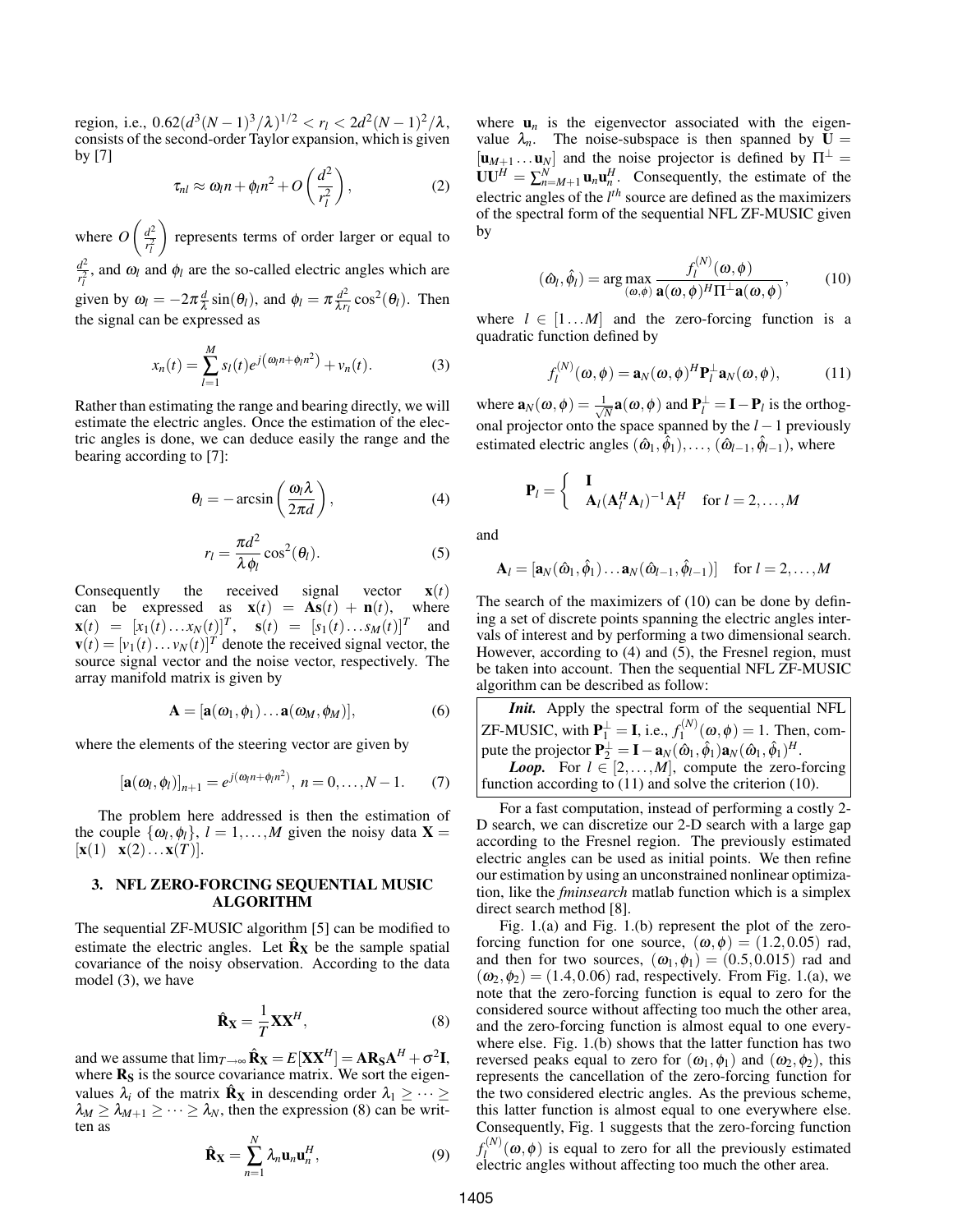

Figure 1: Zero-forcing function for  $N = 12$  and; (a) one source, (b) two sources.

To show the usefulness of the zero-forcing function we consider two cases. The first case is when the two sources are largely spaced. For  $(\omega_1, \phi_1) = (1.4, 0.06)$  rad and  $(\omega_2, \phi_2) =$ (0.5,0.015) rad, Fig. 2.(a), Fig. 2.(b), Fig. 2.(c) and Fig. 2.(d) represent the longitudinal and cross section of the normalised NFL MUSIC spectrum and the normalised NFL ZF MU-SIC spectrum at  $\omega = \omega_1$ ,  $\omega = \omega_2$ ,  $\phi = \phi_1$  and  $\phi = \phi_2$ , respectively. We notice that, cf. Fig. 2.(a) and Fig. 2.(c), after one iteration, the zero-forcing function canceled the estimated first electric angle at  $(\omega_1, \phi_1)$ , without affecting too much the lobe of the normalised NFL ZF MUSIC spectrum at  $(\omega_2, \phi_2)$ . Thus, avoiding the delicate search of multiple maxima,  $(\omega_2, \phi_2)$  can be detected by a simple global maximization. The second case is more delicate since we consider two closely spaced sources. For  $(\omega_1, \phi_1) = (1.4, 0.05)$ rad and  $(\omega_2, \phi_2) = (1.1, 0.015)$  rad, Fig. 3.(a), Fig. 3.(b), Fig. 3.(c) and Fig. 3.(d) represent the longitudinal and cross section of the normalised NFL MUSIC spectrum and the normalised NFL ZF MUSIC spectrum at  $\omega = \omega_1$  rad,  $\omega = \omega_2$ , rad  $\phi = \phi_1$  rad and  $\phi = \phi_2$  rad, respectively. Even if the sources are closely spaced, we notice that, cf. Fig. 3.(a) and Fig. 3.(c), after one iteration, the zero-forcing function canceled the estimated first electric angle  $(\omega_1, \phi_1)$ , however the lobe of the normalised NFL ZF MUSIC spectrum is slightly attenuated at  $(\omega_2, \phi_2)$ , but it remains the global maximum of the normalised NFL ZF MUSIC spectrum (cf. Fig. 3.(b), Fig. 3.(d)). Thus, once again, avoiding the delicate search of multiple maxima,  $(\omega_2, \phi_2)$  can be detected by a simple global maximisation.

Finally, Fig. 4 shows that increasing the number of sensors leads to decreasing the main lobe width. Furthermore, we notice that the peak is more selective for the second pulsation.

## 4. SIMULATIONS

In this section, the NFL ZF-MUSIC algorithm is compared with the standard NFL MUSIC algorithm and with the SOS-



Figure 2: The longitudinal and cross section of the normalised NFL MUSIC spectrum and the normalised NFL ZF MUSIC spectrum at : (a) $\omega_1 = 1.4$  rad, (b) $\omega_2 = 0.5$  rad,  $(c)\phi_1 = 0.015$  rad,  $(d)\phi_2 = 0.06$  rad.



Figure 3: The longitudinal and cross section of the normalised NFL MUSIC spectrum and the normalised NFL ZF MUSIC spectrum at : (a) $\omega_1 = 1.4$  rad, (b) $\omega_2 = 1.1$  rad,  $(c)\phi_1 = 0.015$  rad,  $(d)\phi_2 = 0.05$  rad.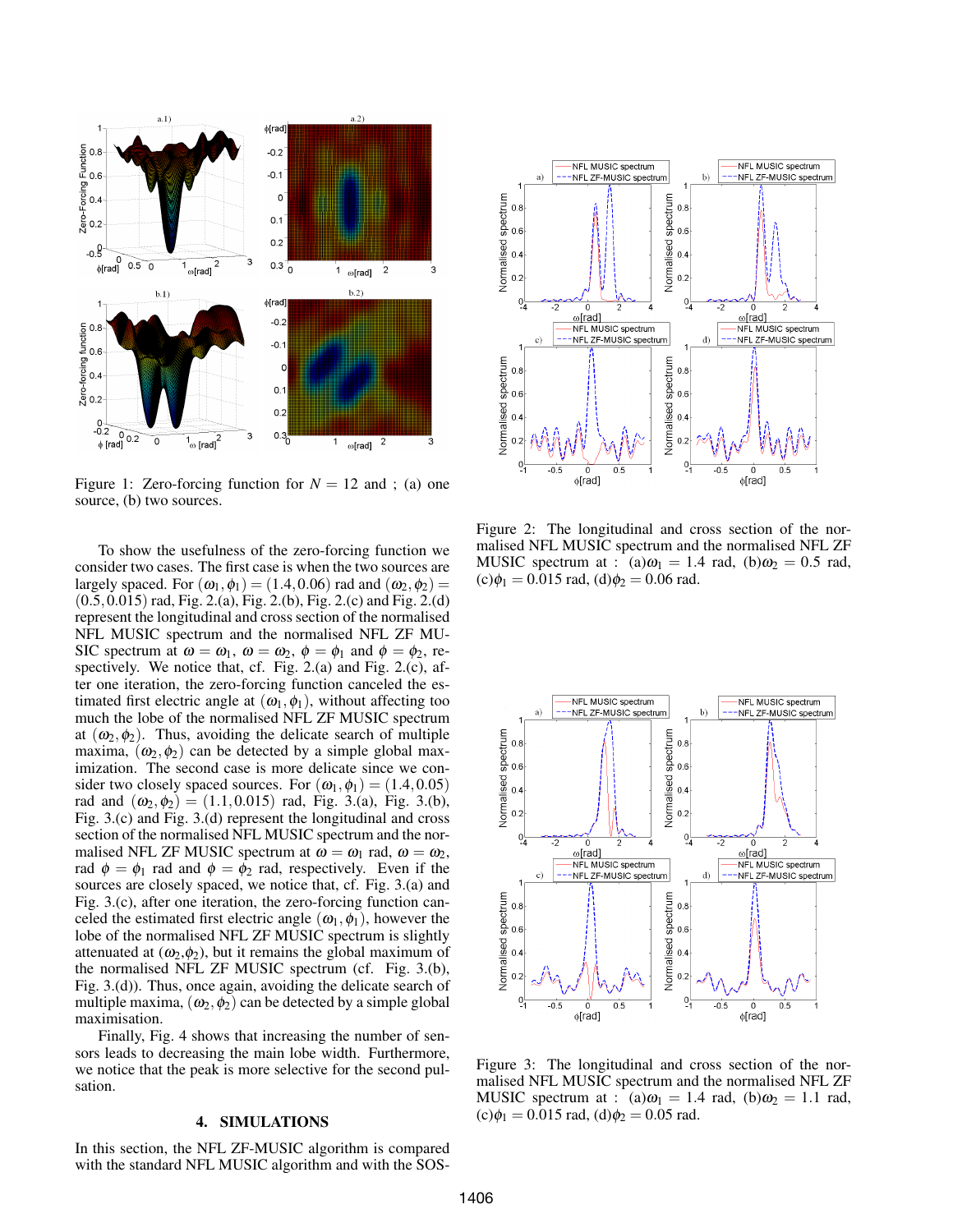

Figure 4: The width of the zero-forcing function corresponding to an attenuation of 3 and 6 dB for  $(\omega, \phi) = (1.3, 0.05)$ rad and different values of  $N$ ; (a) the width of the main lobe of the longitudinal section at  $\phi = 0.05$  rad, (b) the width of the main lobe of the cross section at  $\omega = 1.3$  rad.

WP (Second-Order Statistics Weighted Prediction) introduced by Grosicki *et al.* [7]. The context of these simulations is an Uniform and Linear Array (ULA) of 12 sensors spaced by a quarter wavelength. Thus, according to (4) and (5), the Fresnel region is delimited by:  $|\omega|$  < 1.5708 rad and  $0 < \phi < 0.0694$  rad. Two sources are assumed to be nearfield narrowband complex circular Gaussian sequences with zero mean and variance,  $\sigma_s^2$ , equal to one. Consequently, the SNR and the source covariance matrix are defined, respectively, as  $SNR[dB] = 10log_{10}(\frac{1}{\sigma^2})$ , and

$$
\mathbf{R}_{\mathbf{S}} = \begin{bmatrix} 1 & \gamma \\ \gamma^* & 1 \end{bmatrix} \tag{12}
$$

where  $|\gamma|$  determines the degree of correlation between these two sources. where  $|\gamma|$  determines the degree of correlation between these two sources. The simulations were run with  $T = 15$  snapshots and  $N_{trial} = 100$  Monte Carlo trials. For each scheme, the Mean Squared Error (MSE) for the first electric angle is evaluated by  $MSE(\omega) =$  $\frac{1}{2N_{trial}}[\sum_{i=1}^{N_{trial}}(\hat{\omega}_1(i) - \omega_1)^2 + \sum_{i=1}^{N_{trial}}(\hat{\omega}_2(i) - \omega_2)^2],$  where  $\hat{\omega}_1(\vec{i})$  and  $\hat{\omega}_2(i)$  represent the estimates of  $\omega_1$  and  $\omega_2$  repectively. The MSE for the second pulsation is evaluated in the same way. As a comparison, we have also plotted the corresponding Cramér-Rao Bounds (CRB) [7].

In the first case, we consider two largely spaced sources which belong to the Fresnel zone, i.e.,  $(\omega_1, \phi_1) = (0.5, 0.015)$ rad and  $(\omega_2, \phi_2) = (1.2, 0.06)$  rad. According to Fig. 5 and Fig. 6, where we have considered different degrees of correlation between the two largely spaced sources, the SOS-WP algorithm cannot estimate the electric angles with a good accuracy even with high SNRs. The NFL ZF-MUSIC and the standard NFL MUSIC algorithms are equivalent for SNRs higher than 20 dB. However, we note that the standard NFL MUSIC algorithm is in good agreement with the CRB from about 15 dB, unlike the sequential NFL ZF-MUSIC algorithm which is more accurate at low SNRs and continues to be in very good agreement with the CRB from 0 dB and 5 dB when the sources are moderately and highly correlated, respectively.

In the second case, we consider two closely spaced sources which belong to the Fresnel zone, ie.,  $(\omega_1, \phi_1)$  =



Figure 5:  $MSE(\omega \text{ rad})$  vs.  $SNR[dB]$ , Largely spaced sources  $(\omega_1 = 0.5, \phi_1 = 0.015)$  rad and  $(\omega_2 = 1.2, \phi_2 = 0.06)$  rad, with 12 sensors and 15 snapshots ; (a)  $\gamma = 0$ , (b)  $\gamma = 0.3$ , (c)  $\gamma = 0.5$ , (d)  $\gamma = 0.8$ .



Figure 6:  $MSE(\phi \text{ rad})$  vs.  $SNR[dB]$ , Largely spaced sources  $(\omega_1 = 0.5, \phi_1 = 0.015)$  rad and  $(\omega_2 = 1.2, \phi_2 = 0.06)$  rad, with 12 sensors and 15 snapshots ; (a)  $\gamma = 0$ , (b)  $\gamma = 0.3$ , (c)  $\gamma = 0.5$ , (d)  $\gamma = 0.8$ .